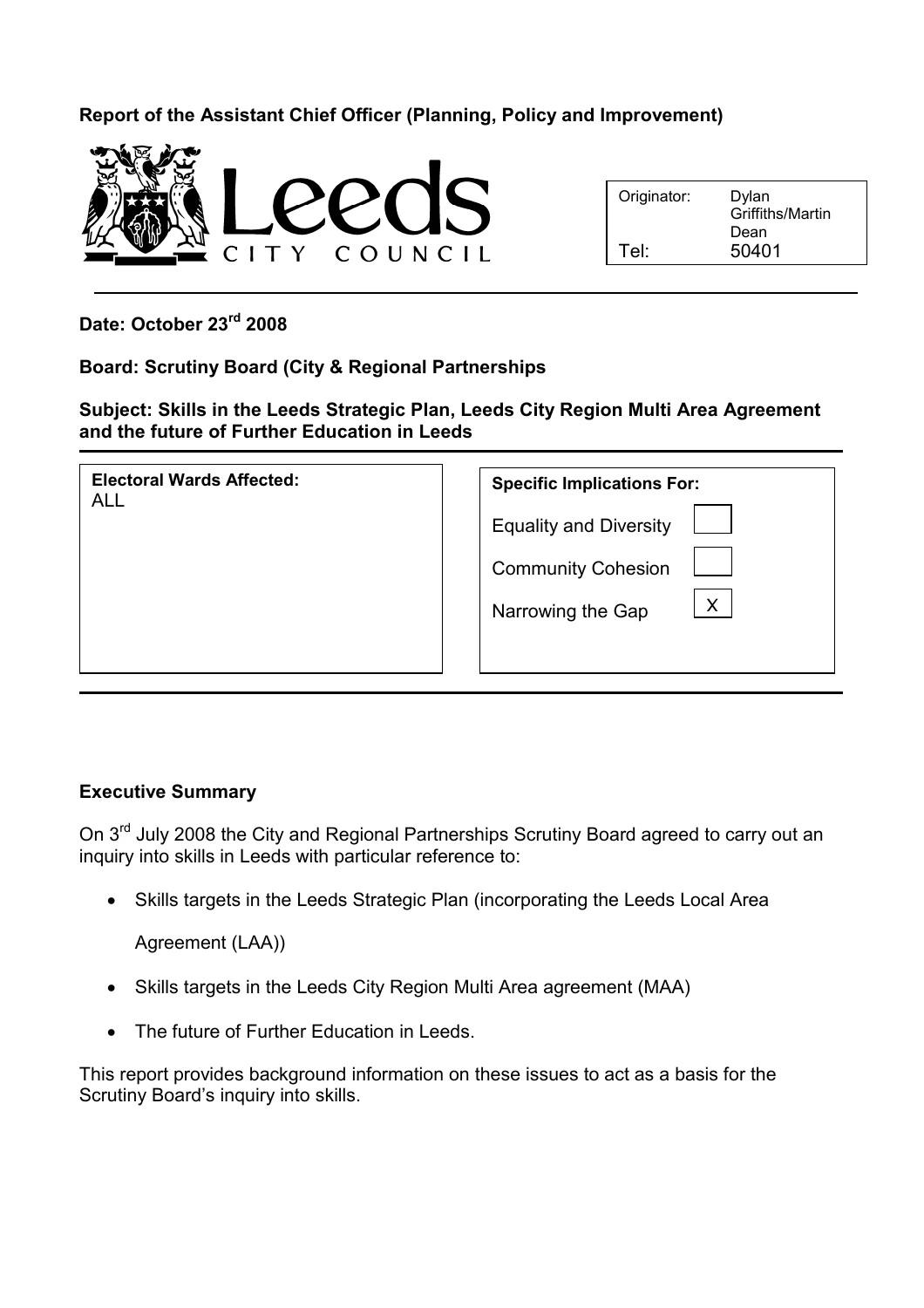## 1.0 Purpose Of This Report

1.1 The purpose of this report is to provide background information on the coverage of skills in the Leeds Strategic Plan and Leeds City Region Multi Area Agreement and the future of Further Education in Leeds to inform the Scrutiny Board's inquiry into skills in Leeds.

## 2.0 Background

2.1. A highly skilled workforce is recognised as vital to Leeds future prosperity and achieving fair access to that prosperity for all, by the Council, Government, public agencies like Yorkshire Forward, schools and further education colleges and local employers. These bodies are working together in a number of ways to provide access to high quality and economically valuable skills training that meet the needs of employees and employers and enable them to fulfill their potential. The provision of skills education and training is evolving rapidly to meet the changing needs of economy. Major developments in Leeds include new approaches, improvement priorities and targets in the Leeds Strategic Plan and Leeds City Region Multi Area Agreement and the merger of three Further Education colleges in Leeds.

#### 3.0. Main Issues

#### Skills Targets in the Leeds Strategic Plan (Local Area agreement)

- 3.1 The Leeds Strategic Plan 2008 to 2011 recognises the importance of a highly skilled workforce and the provision of infrastructure, institutions and culture to support lifelong learning for the city's future. The strategic outcome adopted under the learning theme is to have 'An enhanced workforce that will meet future challenges through fulfilling individual and economic potential and investing in learning facilities'.
- 3.2 This outcome is based on sound evidence. A Strategic Economic Assessment of Leeds conducted by Yorkshire Forward found that: 'employers in Leeds are more likely to report skills gaps in their workforce, indicating that the current labour force needs to improve certain skills to work effectively' and 'the instances of skills shortage vacancies are also higher in Leeds than elsewhere in the [West Yorkshire] sub region'.
- 3.3 It also found that employers in Leeds are relatively good at providing training and should be supported to continue doing so.
- 3.4 The priorities and targets in the Leeds Strategic plan support this outcome. Two indicators have been selected to measure progress against the improvement priority to 'enhance the skill levels of the workforce to fulfill individual and economic potential'. These are the proportion of the working aged population qualified to at least Level 2 (equivalent to five good GCSE passes) or higher and the proportion of the working age population qualified to at least Level 3 (equivalent to two 'A' levels) or higher. Both of these indicators are drawn from the National Indicator Set and have been agreed with the Government as part of the negotiations for the Leeds Strategic Plan 2008 to 2011.
- 3.5 These targets are selected in the Leeds Strategic Plan as they are regarded as the ones which can make the greatest contribution to tackling worklessness and getting people into employment and providing opportunities to gain further skills in work. They are, in effect, gateway qualifications. The Leeds Strategic plan priorities and targets complement the Multi Area Agreement which focuses on the reported gaps in higher level skills with an initial focus on financial and business services.
- 3.6 Several partners have signed up to support the delivery of these targets. The Learning and Skills Council, a government agency, has agreed to be the lead partner for these targets and is responsible for coordinating activity to help deliver the targets and collating performance management information. The significant contribution of employers in the city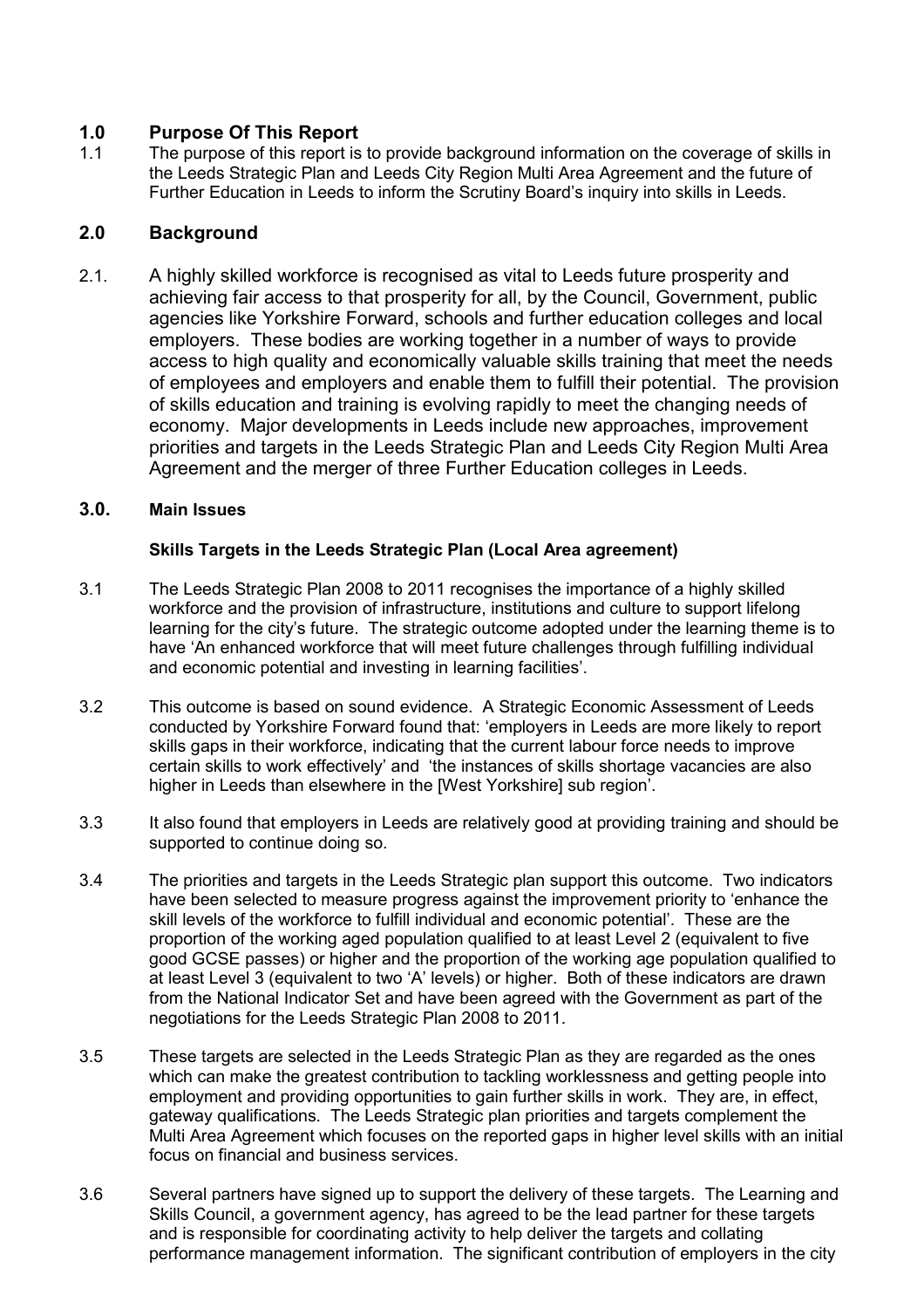is demonstrated by Leeds Chamber of Commerce and Industry signing up to contribute to the delivery of this target. The other partners who have agreed to help contribute to the delivery of these targets in addition to Leeds City Council are Jobcentre Plus, Education Leeds, Leeds Colleges and the voluntary, community and faith bodies who will coordinate their contribution through Leeds Voice.

- 3.7 The targets set for Leeds are ambitious and represent an acceleration on past performance. For Level 2 skills the target is to achieve an increase of nine percentage points by 2010/11 and 6 percentage points by 2010/11. New national programmes including the Skills Pledge and Train to Gain will increase the numbers achieving basic skills and help Leeds achieve the targets it has agreed with Government.
- 3.8 The focus in the Leeds Strategic Plan on enhancing skill levels as a prime lever to drive economic growth and promote wider and fairer access to economic opportunities follows the analysis presented in the Leitch Review of Skills published in 2006. This report recommended that the UK commit itself to become a world leader in skills by 2020 by focusing on employer needs for economically valuable skills and re-orienting the activities of the Learning and Skills Council and further education colleges to help deliver this.

## Skills Targets in the Leeds City Region Multi Area agreement (MAA)

- 3.9 The Leeds City Region MAA builds on the ambition in the City Region Development Programme launched in 2006 where 11 local authorities came together 'to develop an internationally recognised city region; to raise our economic performance; to spread prosperity across the whole of our city region, and to promote a better quality of life for all of those who live and work here'. In particular, the MAA identifies and proposes new ways to remove the barriers to faster economic growth including 'closing the persistent gap in higher level skills (NVQ level 3/4+), including those identified within our growth sectors and drivers'. The initial focus is to be on skills in the Financial and Business Services sectors. .
- 3.10 A key benefit of the MAA is an opportunity to promote a focused dialogue with Government about how policy can be adapted to facilitate faster growth in the Leeds City Region. Leeds City Region has submitted a number of 'asks' to Government to adapt policy locally to support the acquisition of economically valuable skills and the creation of a competitive workforce. These are closer consultation with Government regionally and nationally on the Integrated Regional Strategy and national skills policy/legislation and with Government agencies including LSC and HEFCE; commitment by DIUS and its agencies to work with Leeds City Region to develop a higher level skills plan for the city region by April 2009, agreement to test innovative ways of engaging employers in providing skills training and agreement to pilot more streamlined and flexible ways of delivering and accrediting skills courses in key growth sectors.

## Further Education

## 3.11 Merger process

.

- 3.12 Learning and Skills Council have led a detailed process of consultation and evidence gathering to consider the future arrangements for further education in the city.
- 3.13 Detailed reports which set out the process are available from the LSC including the Cambridge Education post 16 review, GVA Grimley review of the FE Estate, and the Strategic Options review of May 2007.
- 3.14 The outcome of this process is that three colleges are to merge, Park Lane (Leeds and Keighley), Thomas Danby, Leeds College of Technology. The consultation 'Excellence and Inclusion (May 2008)' sets out the benefits of this merger proposal to:
	- Education for young people
	- Responsiveness to employers needs
	- **Communities**